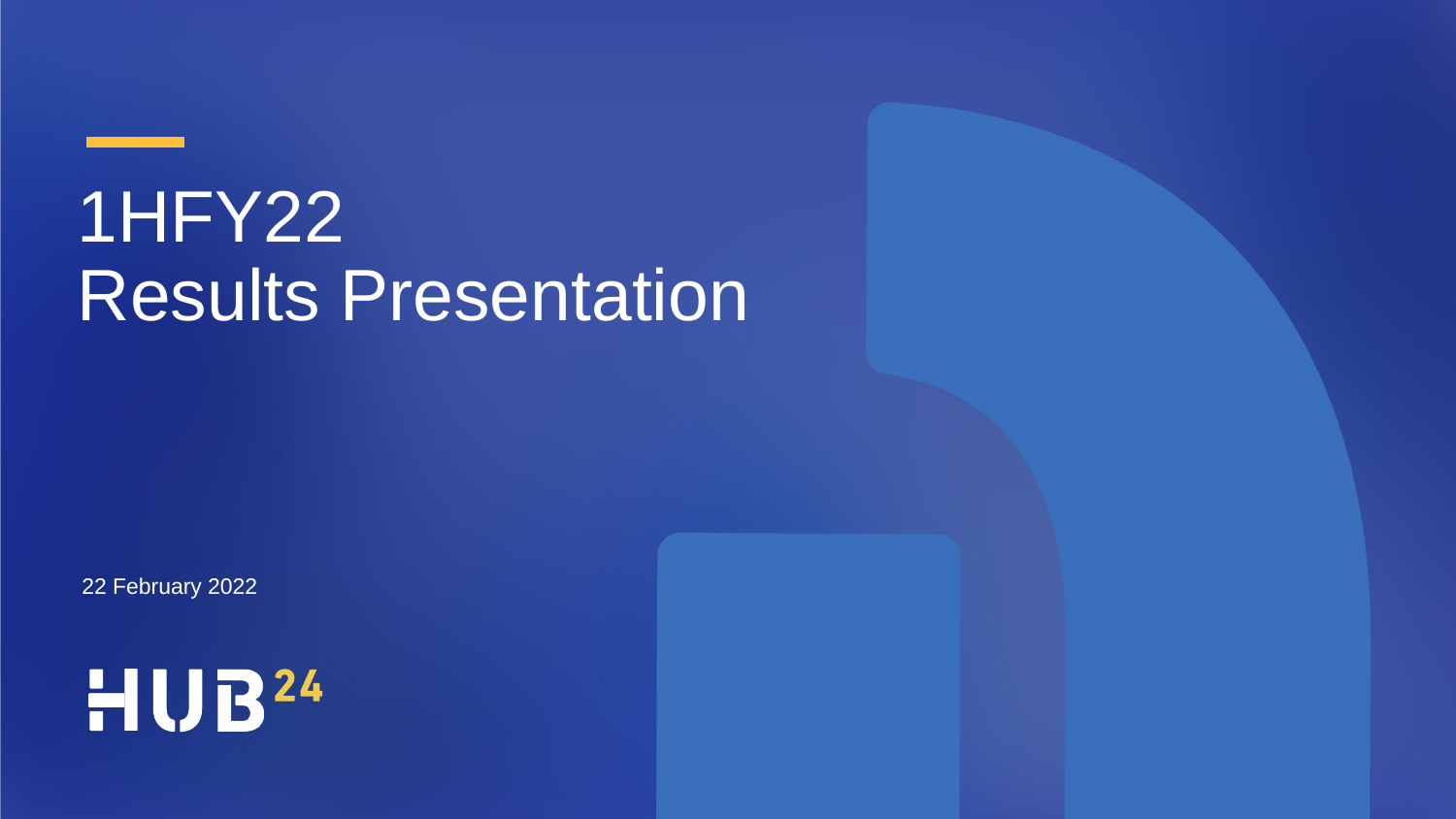1HFY22 Delivered strong financial results growth<sup>1</sup>

**\$81.6m**

**72%** Total Group Revenue³

**\$29.7m** T

**80%**

Group Underlying EBITDA<sup>3</sup>

**\$77.3m**

**76%** Platform Revenue

**\$30.0m**

Platform Underlying EBITDA **72%**

**Statutory NPAT \$8.4m** Up 38%

Including \$8.3m of transaction & implementation costs

**Underlying NPAT<sup>2</sup>**  $$14.2m$  Up 103%

**Half Year Dividend**

**7.5cps** Up 67%

Fully franked

**EPS (diluted)** 

**11.86cps** Up 27%

**\$68.3bn** 

Total FUA

Platform FUA **\$50.0bn⁴** 

PARS FUA **\$18.3bn**

1. Comparisons are from 1H21, unless stated otherwise

2. A non-IFRS measure which is used to assess the operating performance of the business. Underlying NPAT represents Net Profit After Tax excluding abnormal items. See the HUB24 Analyst & Investor Pack for a reconciliation

3. From continuing operations

4. FUA as at 17<sup>th</sup> February 2022 remains stable at \$49.9 billion with net inflows for 2HFY22 to date offsetting negative market movements (unaudited)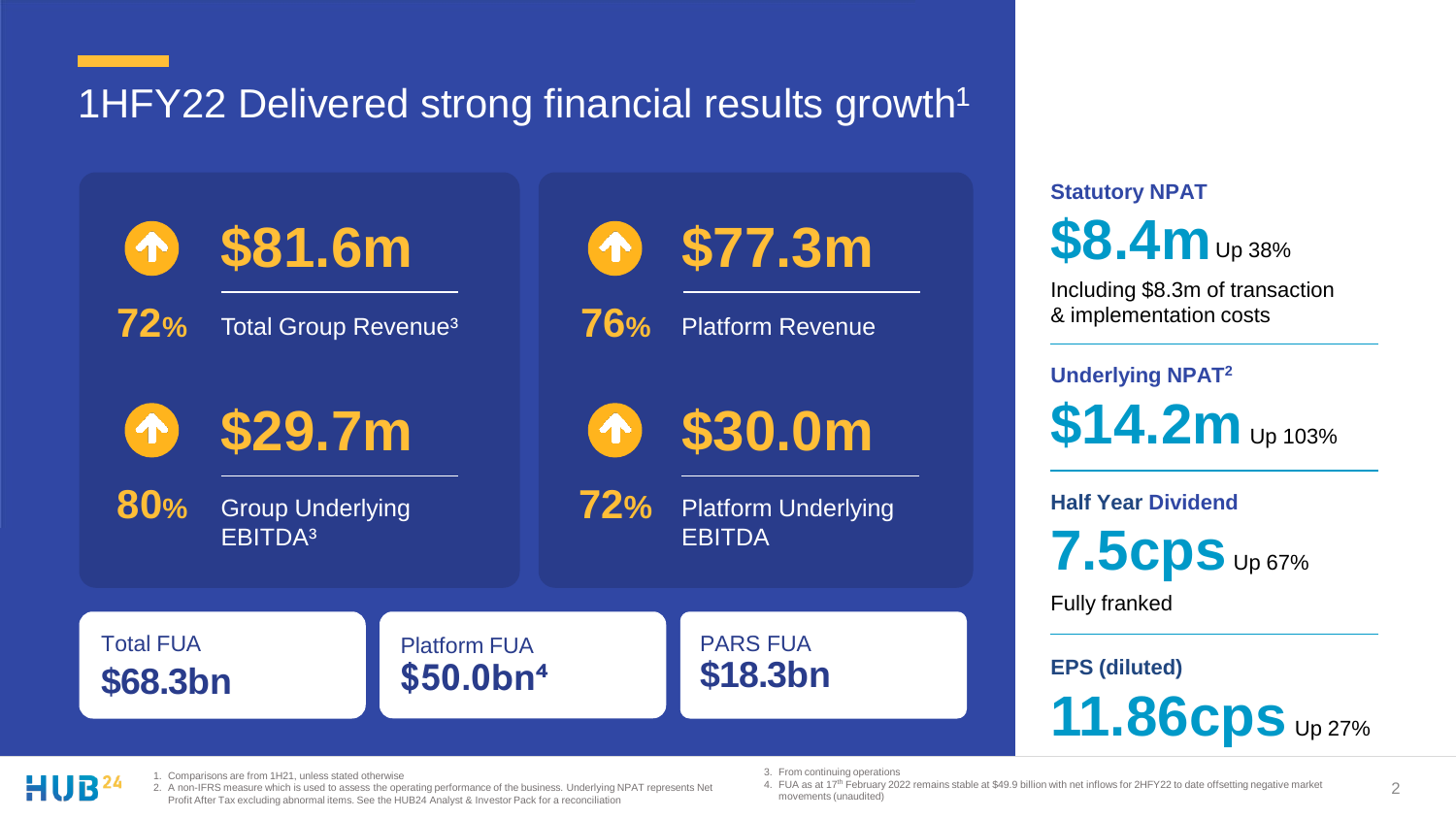### Consistently delivering record growth<sup>1</sup>



**FUNDS UNDER ADMINISTRATION REVENUE CAGR +41%<sup>2</sup> UEBITDA CAGR +63%<sup>2</sup>**  $\bullet$ \$90m \$80m \$70m \$60m \$50m \$40m \$30m \$20m \$10m \$0m 1HFY19 1HFY20 1HFY21 1HFY22 Revenue **UEBITDA**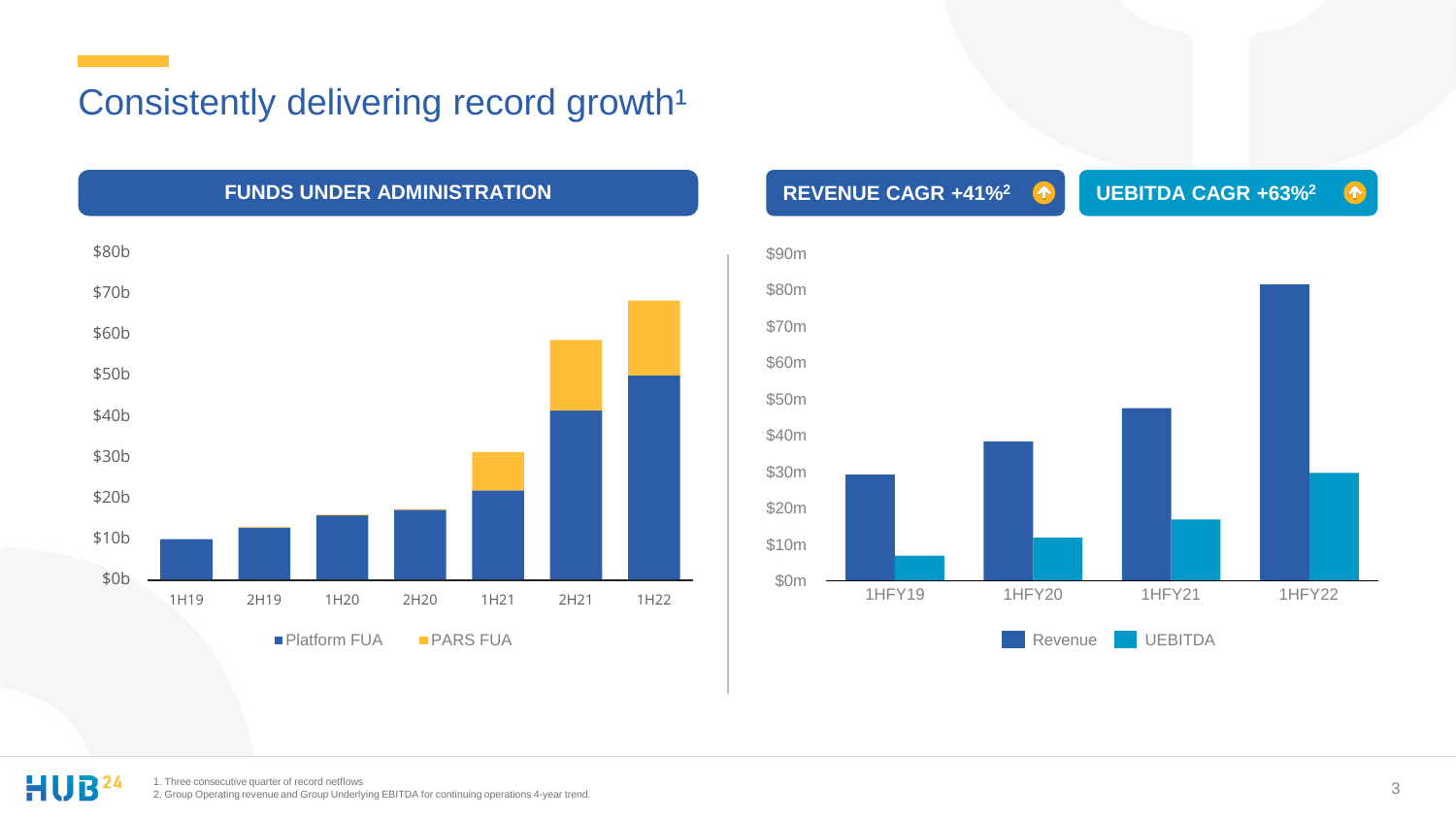HUB24 Group

| <b>HUB</b> <sup>24</sup> XPLORE                                             |                                                         |  |  |  |
|-----------------------------------------------------------------------------|---------------------------------------------------------|--|--|--|
| <b>PLATFORM</b>                                                             | <b>PARS</b>                                             |  |  |  |
| Custodial administration                                                    | Non-custodial administration                            |  |  |  |
| <b>Platform FUA</b><br>ā<br>\$50.0bn                                        | <b>PARS FUA</b><br>ā<br>\$18.3bn                        |  |  |  |
| 3,402 Advisers<br>$\mathbf{a}_\mathbf{0}$<br>using the platform             | <b>PARS</b> accounts<br>$\boxed{\circledcirc}$<br>8,020 |  |  |  |
| <b>Managed Portfolio</b><br>$\bar{\hat{\mathbf{s}}}$<br>& MDA FUA<br>\$22bn |                                                         |  |  |  |
|                                                                             |                                                         |  |  |  |

### Total FUA \$68.3bn

### **HUB**CONNECT



#### **\$18.3bn HUBconnect Broker**  Customer management & operational support for stockbrokers

#### **HUBconnect Licensee**

Database insights to support advice licensees with business management & compliance obligations

## $\alpha$ CLASS

**7,700+**  Unique Customers<sup>^</sup>  $\bullet$ **AX 220+**  Data Integrations<sup> $\sim$ </sup>

**Class Super** SMSF administration

**Class Trust** Trust administration

**Class Portfolio** Investment Reporting & **Administration** 

**NowInfinity** Corporate compliance & documentation



Data as at 31 December 2021 unless otherwise stated ^ Class customer proforma using FY21 customers plus TopDocs customer base ^^ Duplication between HUBconnect data integrations and Class partner integrations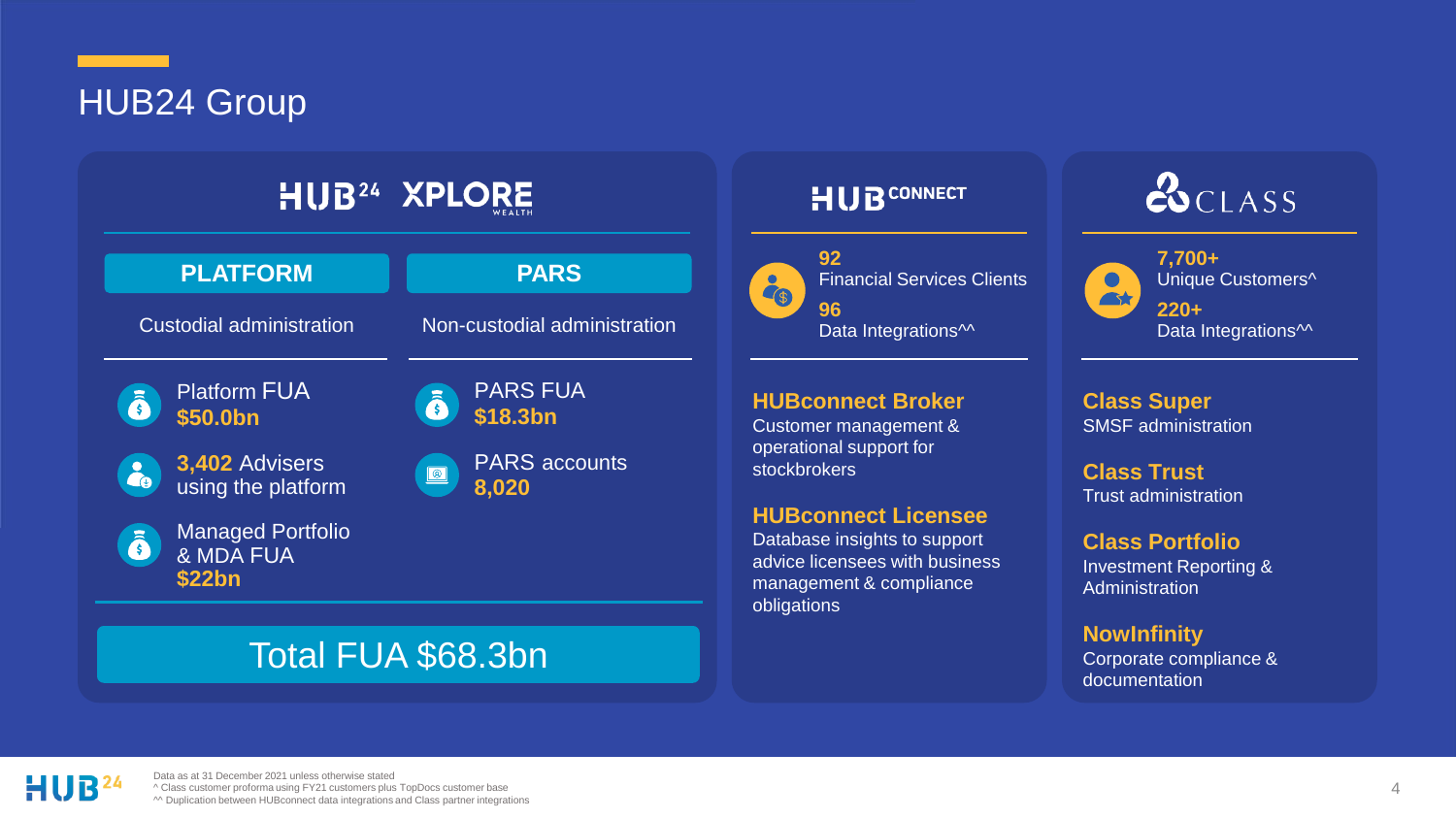### HUB24 – Australia's fastest growing platform provider<sup>1</sup>

### Netflow share to underlying market share ratio<sup>1</sup> **Growth in Platform FUA, PARs FUA & net**



€ HUB24 market share has grown from 2.3% to 4.6%<sup>3</sup>

7<sup>th</sup> largest platform provider from 9th place by market share<sup>3</sup>  $\rightarrow$ 

## **flows per quarter²**



- Э Ranked 2<sup>nd</sup> for annual net inflows<sup>3</sup>
- Platform FUA 5-year CAGR 65%

1. Custodial platform data sourced from Strategic Insights comparison to key competitors. Analysis of Wrap, Platform and Master Trust Managed Funds at September 2021 based on share of FUA vs netflows

2. June Quarter 2021 includes bulk transition of \$1.4bn

3. Strategic Insights. Analysis of Wrap, Platform and Master Trust Managed Funds at September 2021.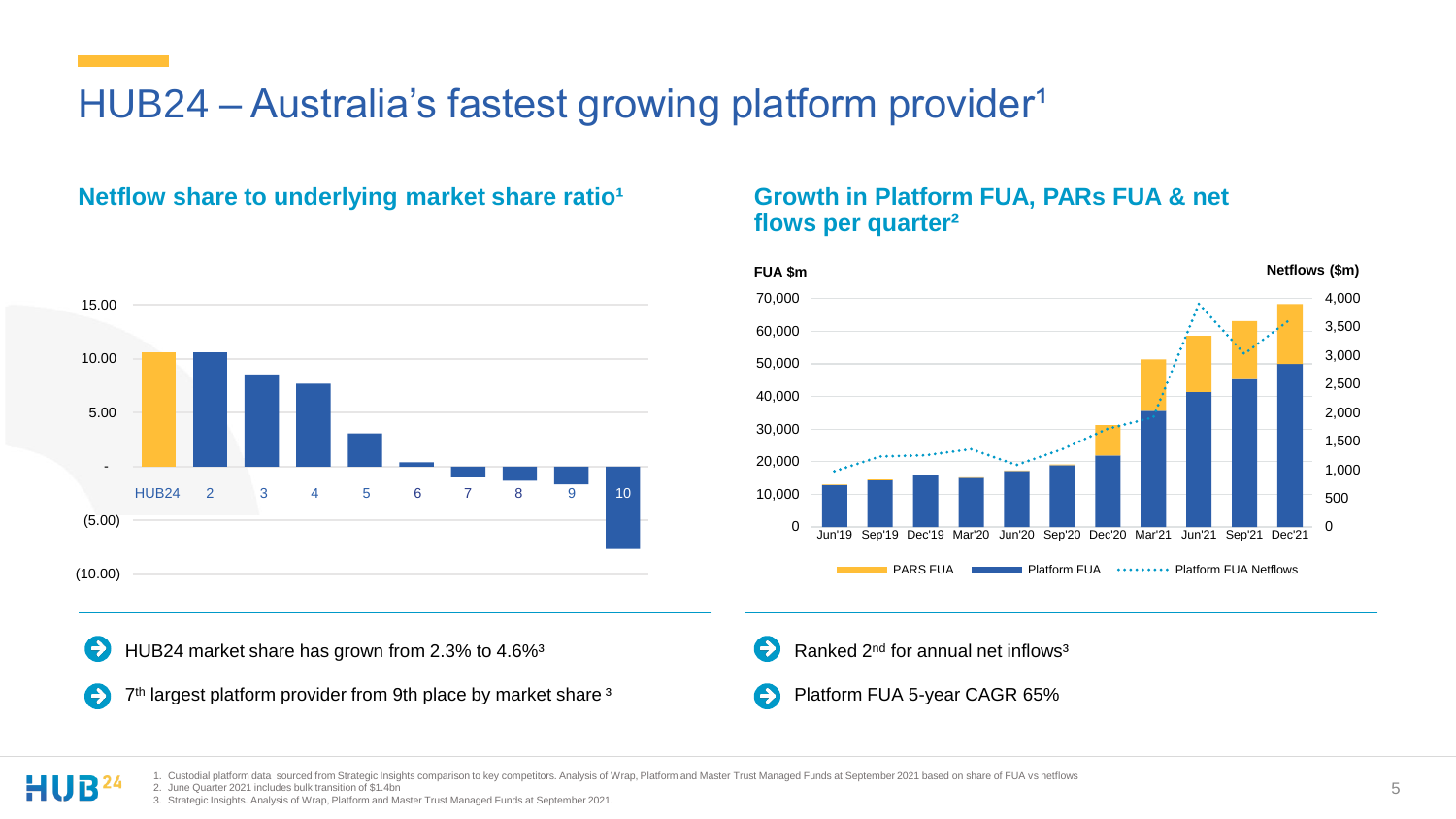### 1HFY22 Business highlights

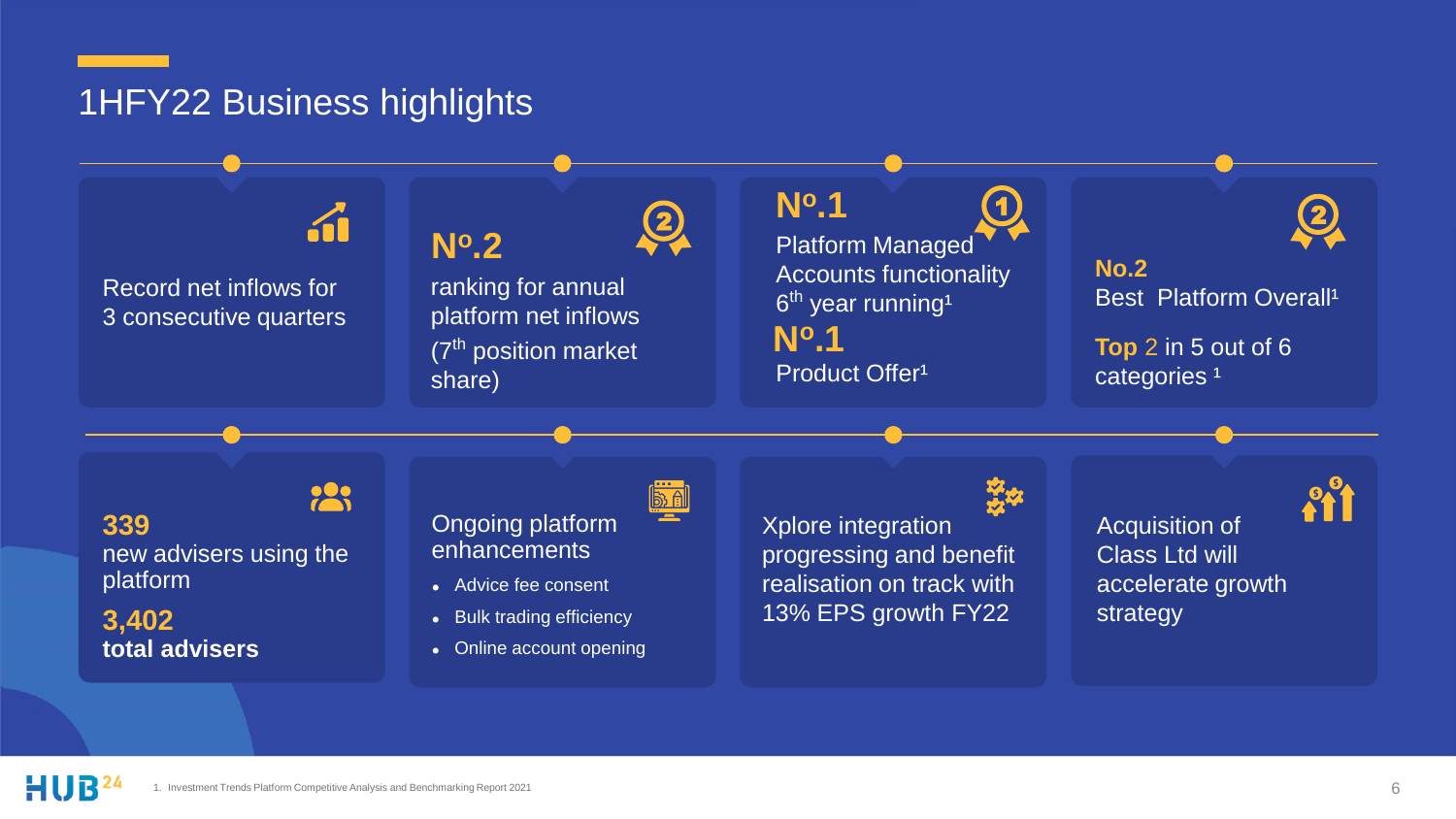### Empowering better financial futures, together.

**Strategic pillars** 

**Deliver customer value & growth**



Continue to develop our platform proposition to meet evolving customer needs, extend our market-leadership and grow market share

**Continue to build the platform of the future**

Deliver an integrated customer experience that supports financial professionals to implement investment, tax and strategic advice.

商

- Single view of wealth
- Seamless integration between Custody & Non-Custody solutions
- Product solutions that improve retirement outcomes for all client segments



 $\mathbf{Q}$ 

Leverage our technology & data expertise, collaborate with industry participants & build solutions that enable the evolution of our industry

Lead the wealth industry as the best **provider** of integrated **platform, technology & data solutions**

### **XPLORE**

**ESCLASS**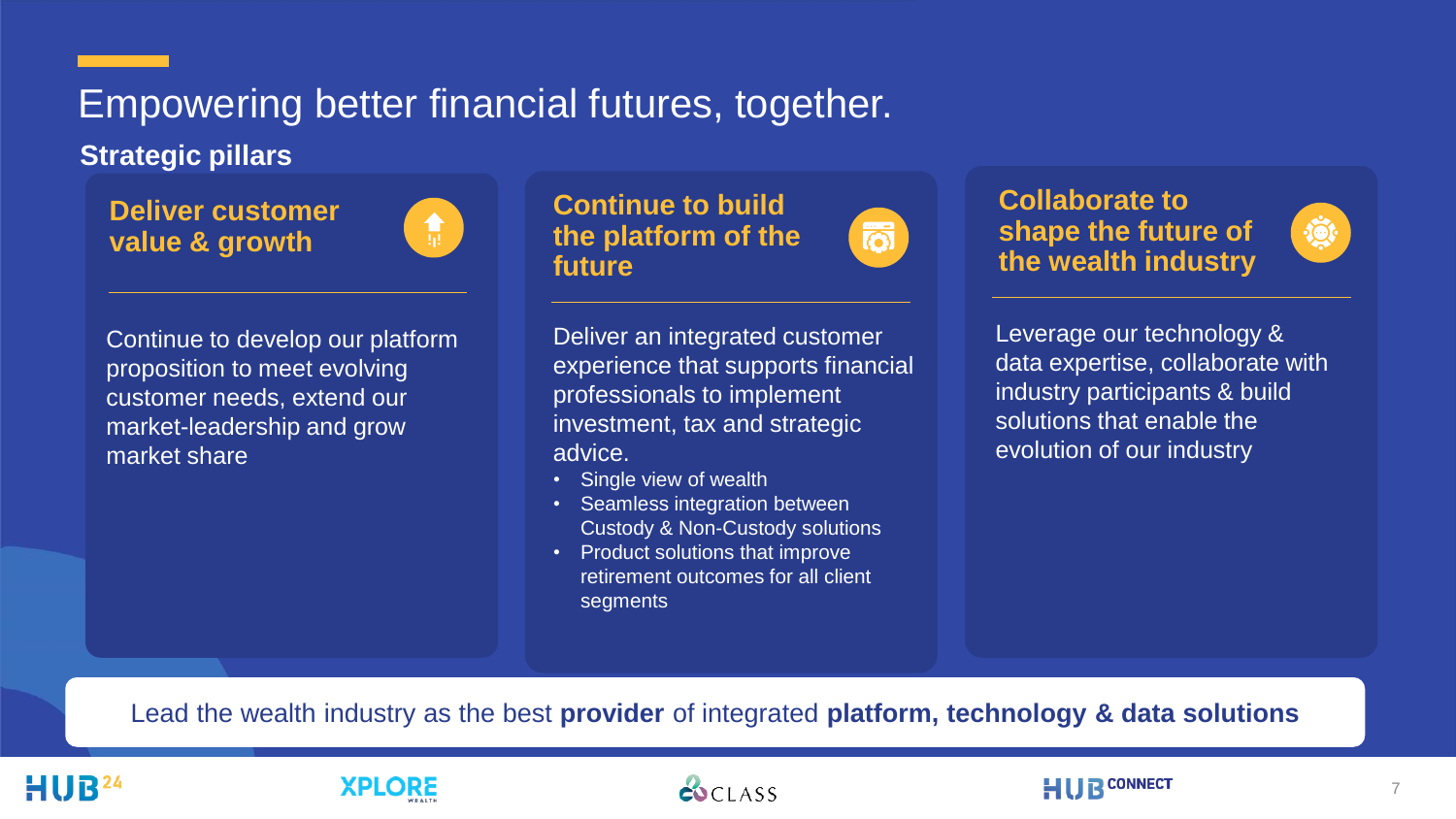# FINANCIAL RESULTS

## KITRINA SHANAHAN

Chief Financial Officer

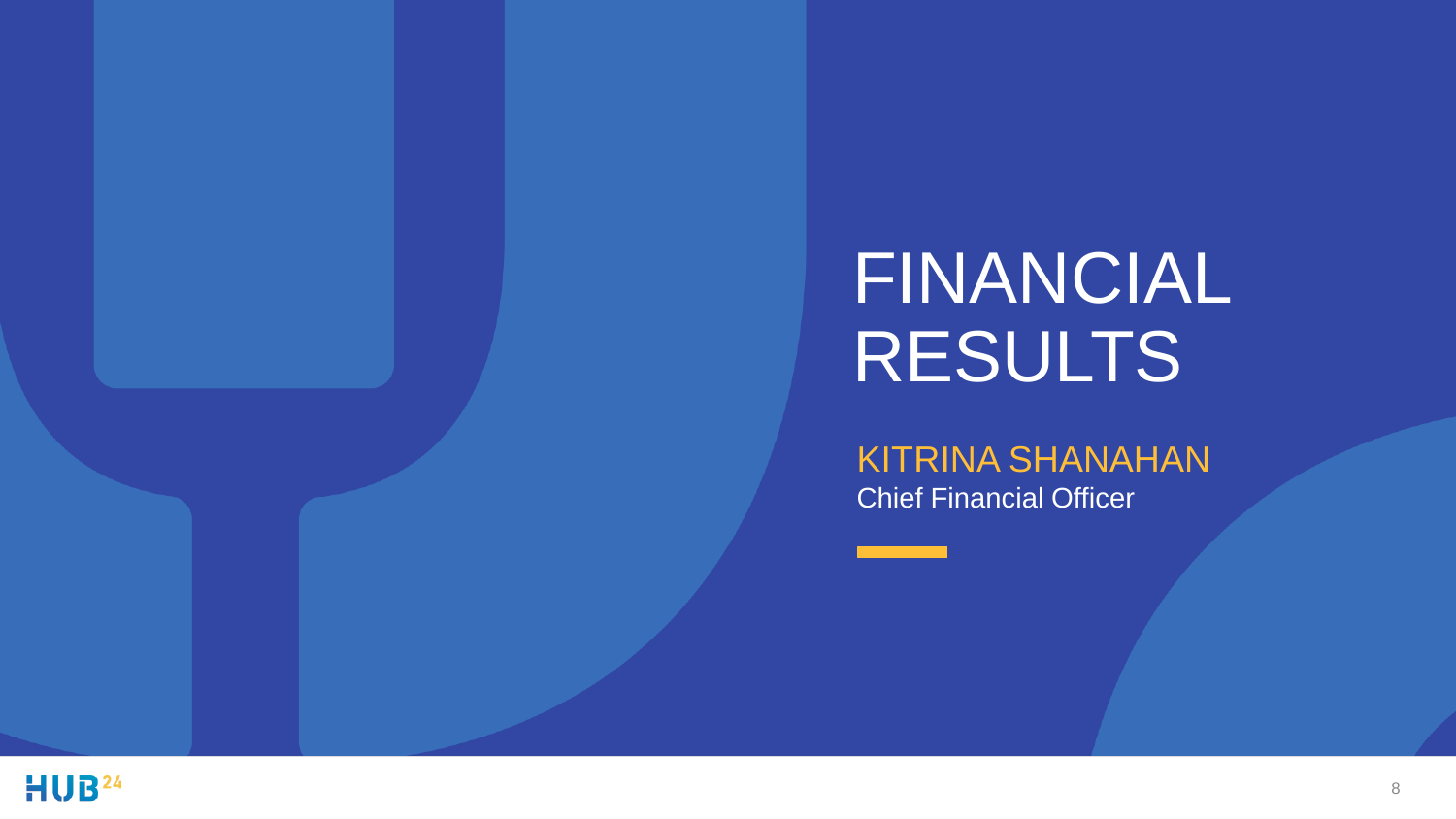### Group financial results<sup>1</sup>

|                                                                     | 1H22   | <b>1H21</b>   | <b>Change</b> |
|---------------------------------------------------------------------|--------|---------------|---------------|
|                                                                     | \$m    | $\mathsf{sm}$ | $\frac{9}{6}$ |
| <b>Operating Revenue</b>                                            | 81.6   | 47.5          | 72%           |
| <b>Operating Expenses</b>                                           | (51.9) | (30.6)        | <b>70%</b>    |
| <b>Underlying EBITDA from</b><br>Continuing Operations <sup>2</sup> | 29.7   | 16.9          | 76%           |
| Underlying EBITDA margin <sup>2</sup> (%)                           | 36.4   | 35.5          | 0.9%          |
| Cost to income ratio (%)                                            | 63.6   | 64.5          | (0.9)%        |
| <b>EBITDA</b> from Discontinued<br><b>Business (Licensee)</b>       |        | (0.4)         | 100%          |
| <b>Underlying EBITDA</b><br>(including discontinued)                | 29.7   | 16.5          | 80%           |
| <b>EBITDA</b>                                                       | 23.7   | 13.5          | 76%           |
| Underlying NPAT <sup>3</sup>                                        | 14.2   | 7.0           | 103%          |
| <b>Statutory NPAT</b>                                               | 8.4    | 6.1           | 38%           |

### **Operating Revenue (\$m)**



### **Underlying EBITDA (\$m)**



1. Continuing operations basis unless otherwise stated HUB<sup>24</sup>

2. Underlying EBITDA represents earnings before interest, tax, depreciation, amortisation and abnormal items. Refer HUB24 Analyst & Investor Pack for a reconciliation to Statutory EBITDA.

3. Underlying NPAT is a non-IFRS measure which is to assess the operating performance of the business. Underlying NPAT represents Net Profit After Tax excluding non-recurring items. Refer HUB24 Analyst & Investor Pack for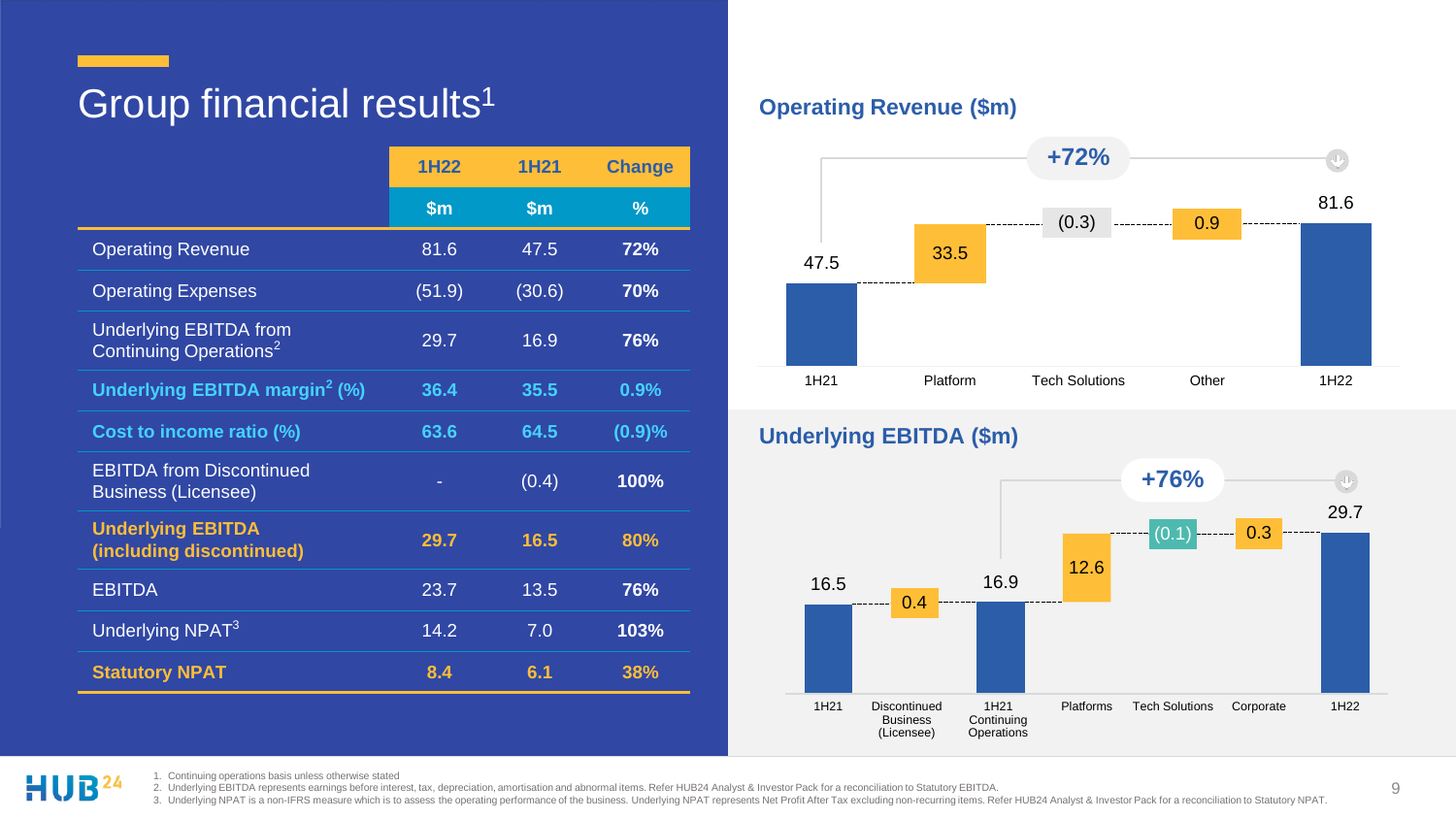### Platform segment results

Benefits of strategic transactions and continued FUA growth driving increased revenue, offset by changing market conditions

|                                      | 1H <sub>22</sub>   | 1H <sub>21</sub>  | <b>Change</b> |
|--------------------------------------|--------------------|-------------------|---------------|
|                                      | $\mathsf{sm}$      | $\mathbf{\$m}$    | $\frac{9}{6}$ |
| <b>Platform FUA</b>                  | 50.0 <sub>bn</sub> | 22.0bn            | 128%          |
| <b>PARS FUA</b>                      | 18.3bn             | 9.3 <sub>bn</sub> | 97%           |
| <b>Total FUA</b>                     | 68.3bn             | 31.3bn            | 118%          |
| <b>Platform Net Flows</b>            | 6.7bn              | 3.1 <sub>bn</sub> | 116%          |
| <b>Revenue</b>                       | 77.3               | 43.8              | 76%           |
| <b>Total Operating Expenses</b>      | (47.3)             | (26.4)            | 79%           |
| Cost to income ratio (%)             | 61.2               | 60.3              | 0.9%          |
| <b>Underlying EBITDA<sup>2</sup></b> | 30.0               | 17.4              | 72%           |
| Profit before tax <sup>3</sup>       | 18.6               | 14.7              | 27%           |

#### **Funds Under Administration (\$bn)**





HUB<sup>24</sup>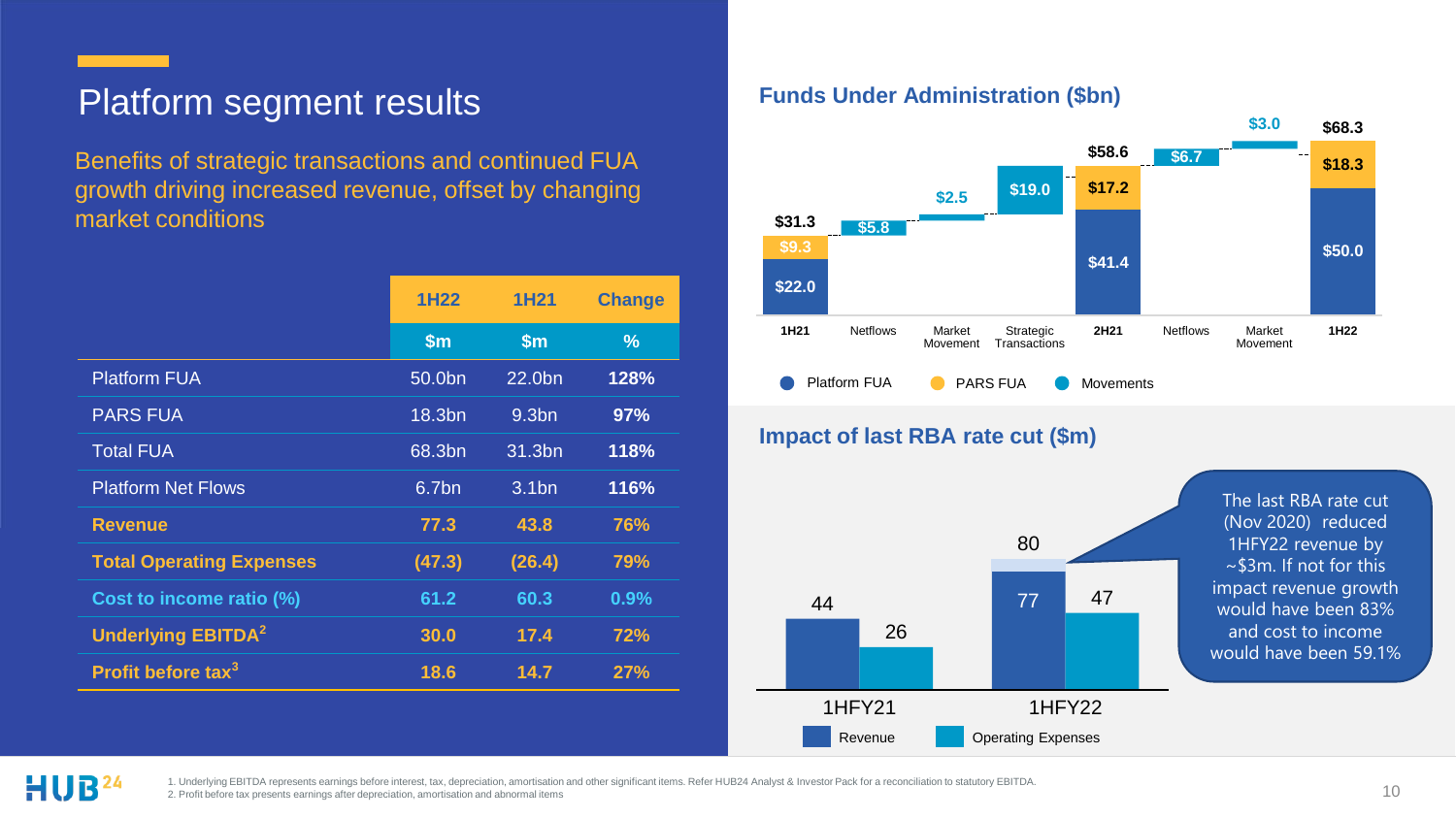### Platform segment results

FUA growth delivering scale benefits

#### **Revenue and Expenses (\$m)**



Revenue **C** Expenses Cost to Income ratio (RHS)

Platform Cost to Income **FA** 

ratio has improved by 1.3% to 61.2% (compared to FY21), resulting from operating leverage as the business momentum and net inflows continue to grow



\$30m Platform UEBITDA for the half represents a 55% 5-year CAGR



Record net flows are the foundation for delivering revenue and EBITDA growth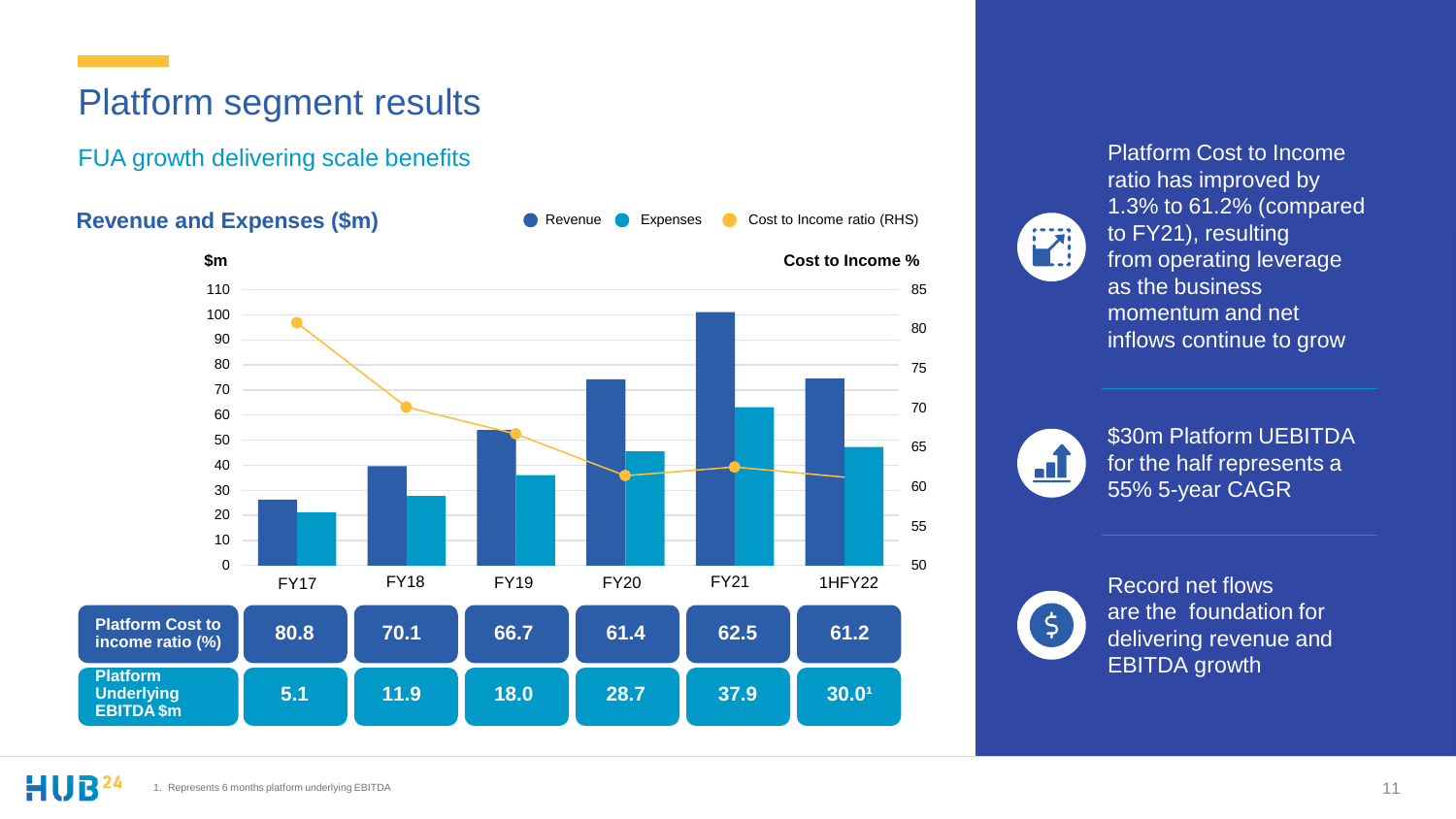### Composition of platform FUA

The acquisition of Xplore and launch of private labels has diversified FUA and increased market share

- Retail clients now represent 81% of Platform FUA and 92% of revenues (94% FY21)
- Diversification into HNW & Private Client segments increases HUB24's market reach²
- Institutional includes Private and High-Net-Wealth clients and Private Labels which attract high value portfolios at wholesale pricing reflecting scale efficiencies
- 1HFY22 revenue margins reflect a full period impact of the Xplore acquisition. FY21 revenue margins reflect a part period impact due to a March 2021 completion (i.e. four months impact).

#### **Composition of Platform FUA and Revenue (\$m)**



#### **Revenue Margin by Customer Segment (bps)**

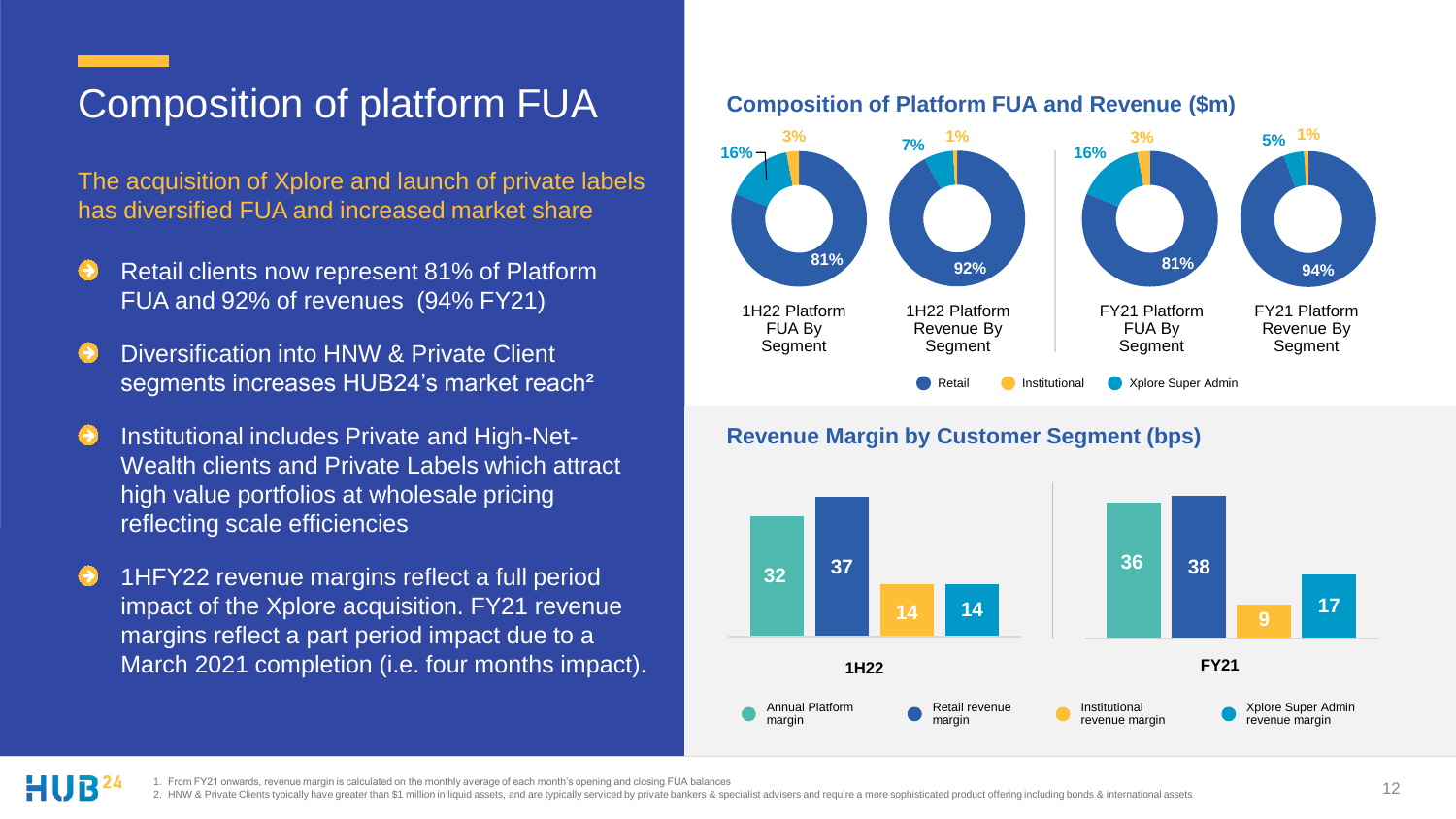### Platform revenue

Platform revenue growth of 76% reflecting record net flows and acquisitions

- Platform revenue increased to \$77.3 million (up 76% on pcp) with the combined contribution of the acquisitions being ~\$14 million during 1H22
- Revenue continues to increase with the scale of the business, however platform revenue margin reduced 12bps on pcp driven by:
	- RBA official cash rate cuts reduced cash fee income from 1H21<sup>1</sup>
	- Average account balances grew organically and as a result of positive markets leading to increased revenue at a lower margin due to fee tiering
	- Trading volumes returned to pre COVID levels in 2HFY21 leading to slightly lower transaction fee income
	- Revenue differential on Xplore business due to customer and product profile

#### **Platform Revenue (\$m)²**



#### **Platform Revenue Margin (bps)²**

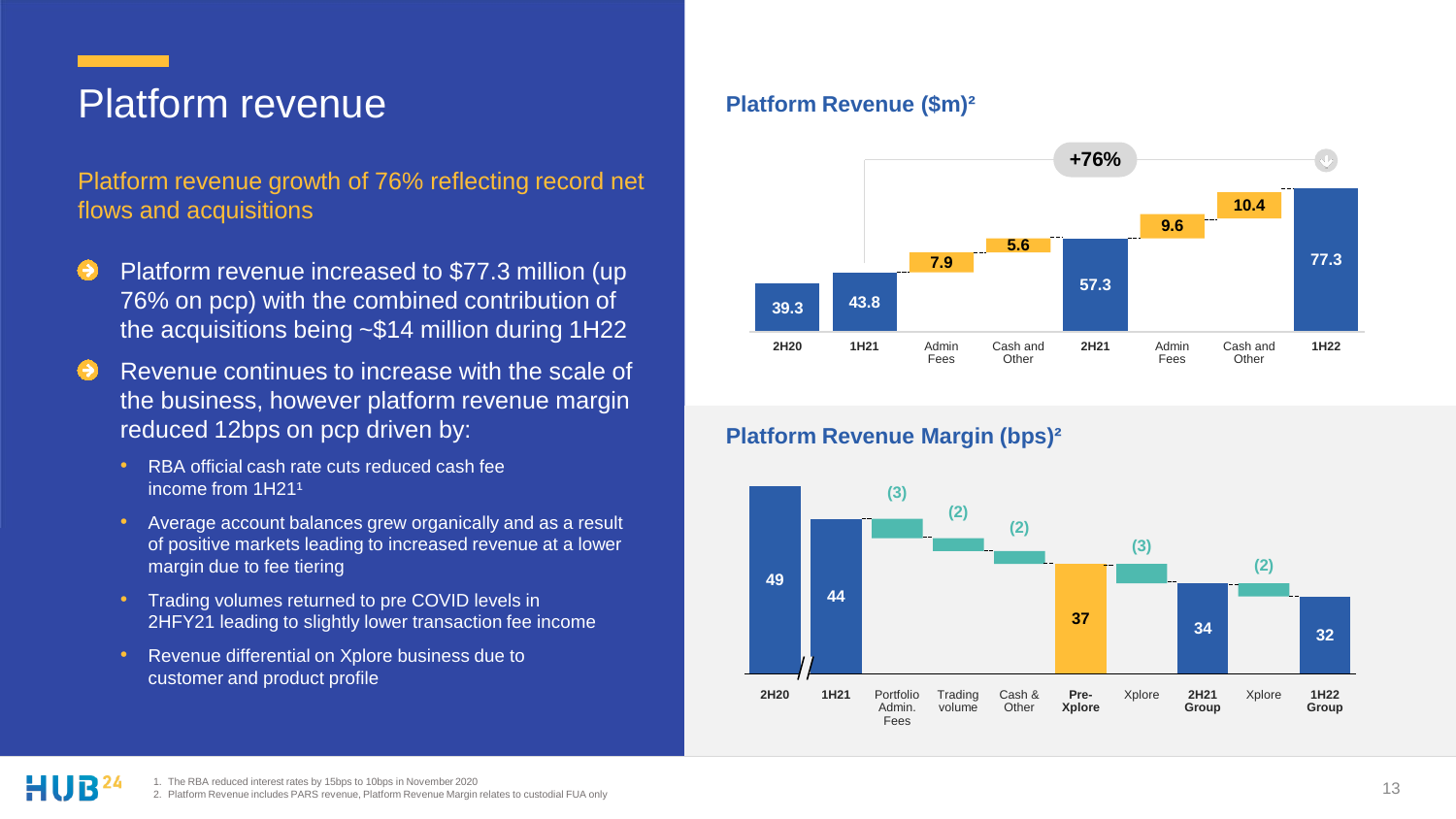### Group expenses

Investing for future growth and product innovation **68%**

- Group expenses grew \$24.8 million or 68% before costs associated with strategic transactions and other abnormal items
- Employee expenses contributed \$16.9 million to the increase, with headcount increasing 64% to 460 including acquisition headcount of 81
- IT spend increased \$9 million largely due to increased scale following the Xplore acquisition and HUB24 Platform growth
- Investment in Sales and Distribution team delivered growth in net flows throughout the year
- \$8.3m abnormal items largely relating to acquisition amortisation and Xplore and Ord Minnett PARS implementation costs

#### **Group Expenses by function (\$m)²**



#### **Group Expenses by category (\$m)²**

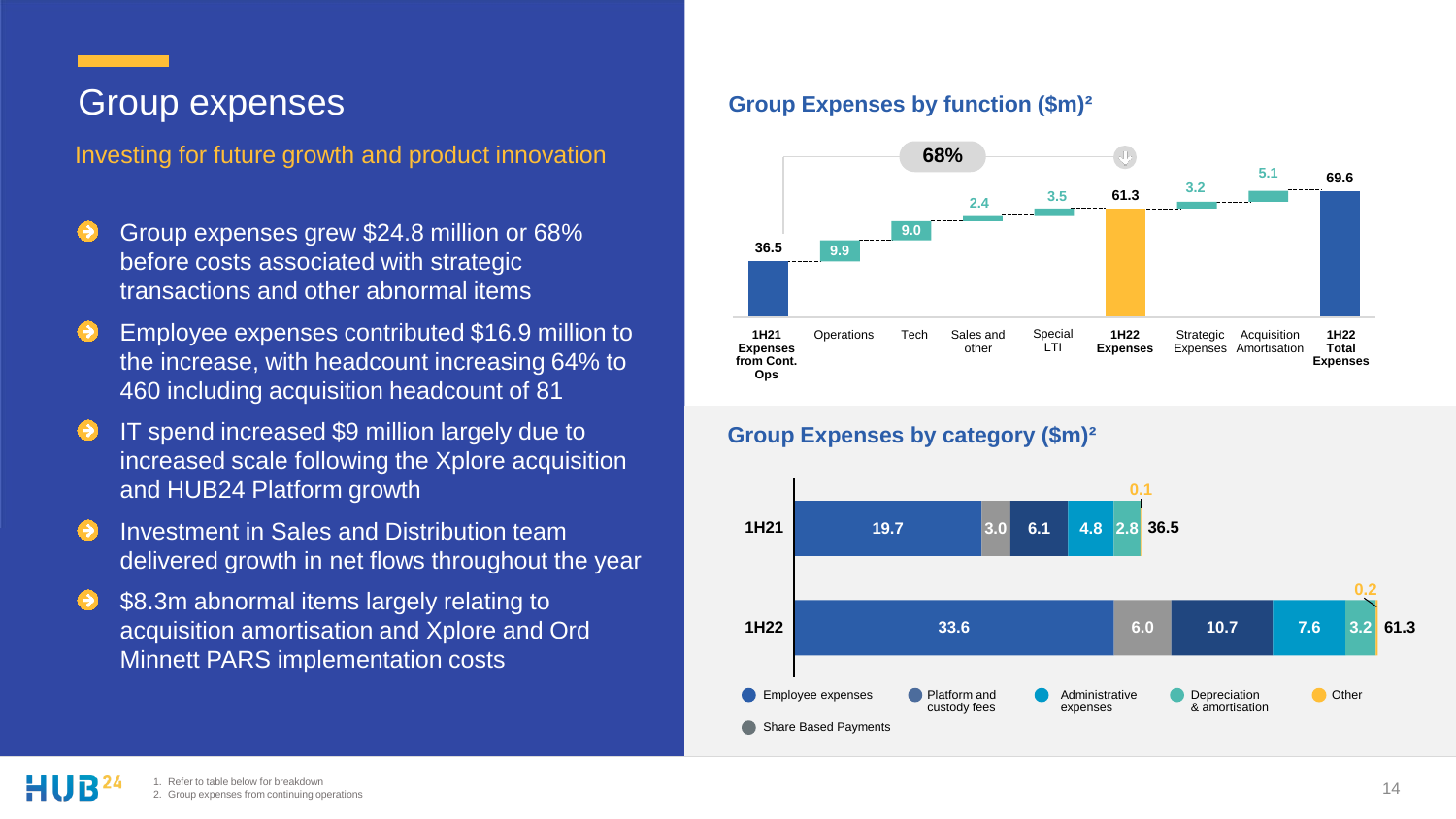### NPAT

#### Strong growth before strategic transaction costs

Share based payments of \$6.0 million in 1HFY22 in relation to the Employee Share Plans. This follows record FUA growth and the increased probability of vesting particularly relevant for the FY21 SPARS<sup>2</sup>

\$3.2 million of non-recurring corporate costs supporting strategic growth related to the implementation and integration costs for Xplore, Ord Minnett.

Higher amortisation, as development and capitalisation of IT assets continues, and acquisition related amortisation on the Xplore and Ord Minnett strategic transactions.

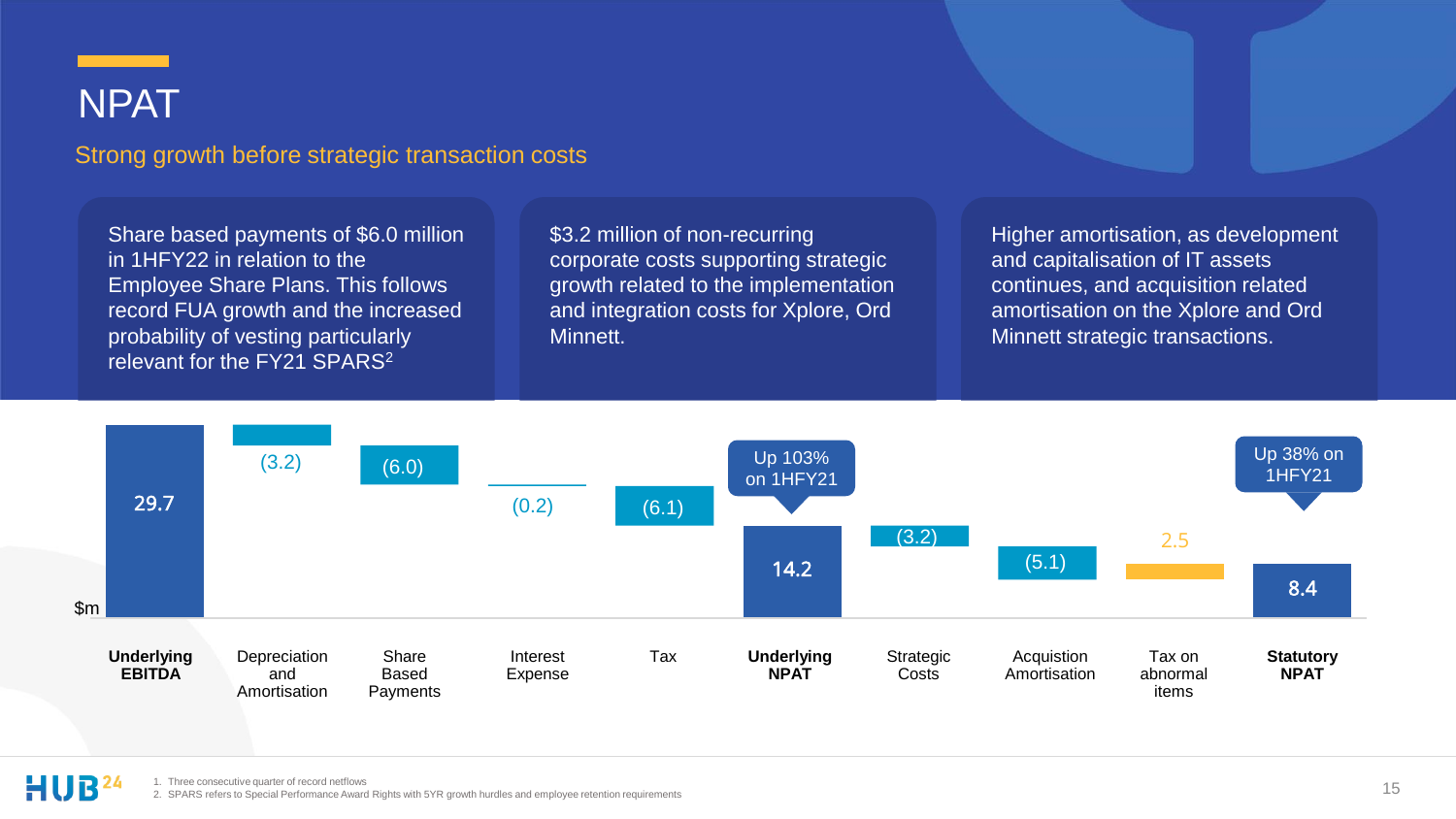## UPDATE ON CLASS **ACQUISITION**

ANDREW ALCOCK Managing Director

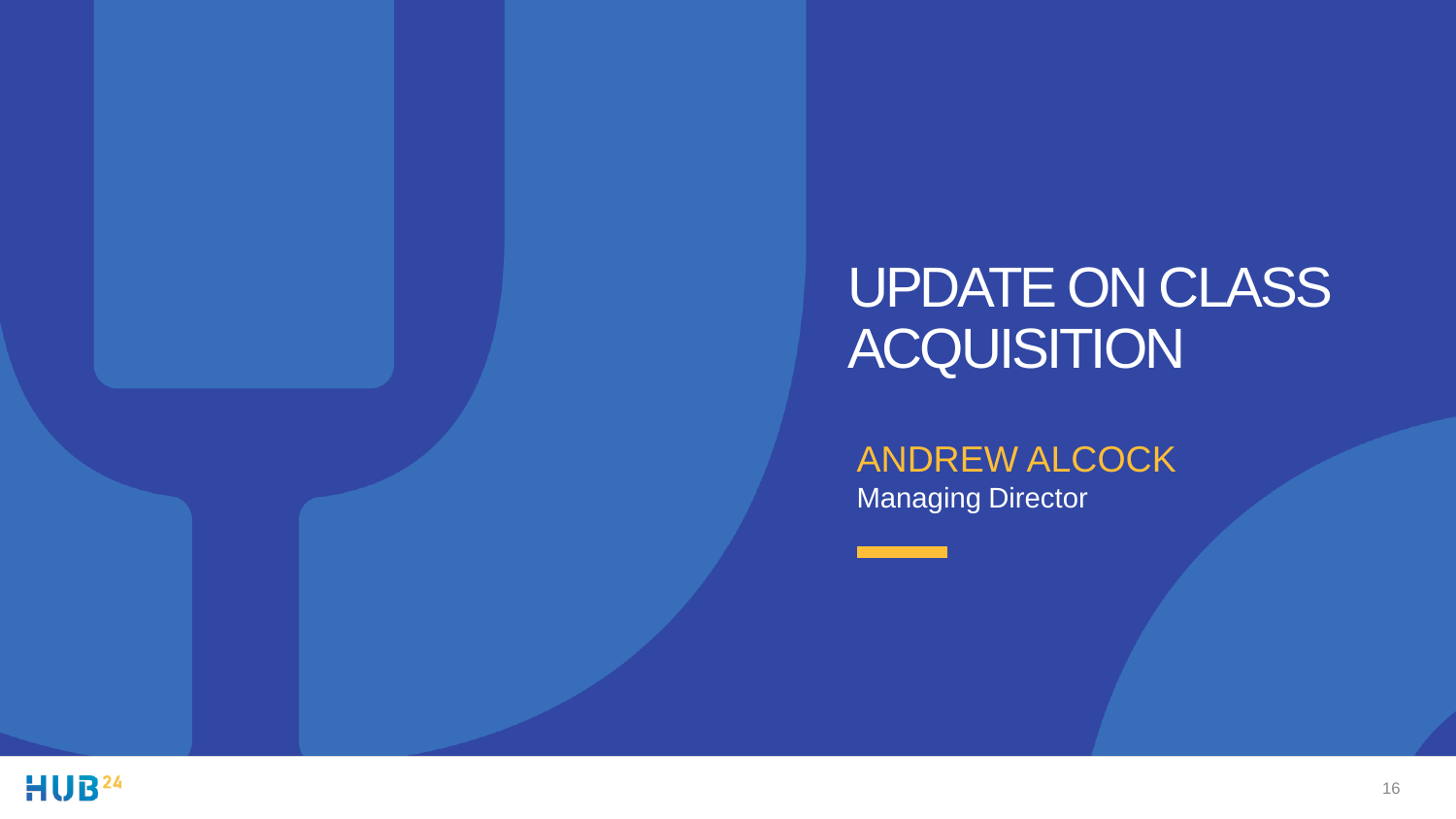### Class acquisition progress & next steps



- Transaction implemented 16 February 2022
- Joint project team established
- Jason Entwistle appointed as interim CEO and MD (and continuing as HUB24 Director of Strategic Development)
- $\Theta$  Establish ongoing communications with Class team and customers
- $\Theta$  Implement transitional governance frameworks

#### **Execution phase Transition phase Growth phase**

growth





 $COCLAS$ 

- Focus on extending core SMSF strategy to benefit customers of both businesses, deliver growth and grow the market
- Collaborate on solutions to simplify the implementation of strategic, tax and investment advice delivering efficiencies for customers
- Co-develop data-as-a-service combining the market leading capabilities of both companies
- **Target acquisition benefits beyond 8%** EPS accretion

**Accelerate HUB24's platform of the future strategy consolidating the Group's position as a leading provider of integrated platforms, technology and data solutions**

Operate Class as a business unit while streamlining some corporate functions

 $\Theta$  Progress development of additional strategies to increase opportunities for

Define joint product development opportunities to enhance value and provide efficiencies for customers A Appoint permanent CEO & refine operating model with HUB24 Group

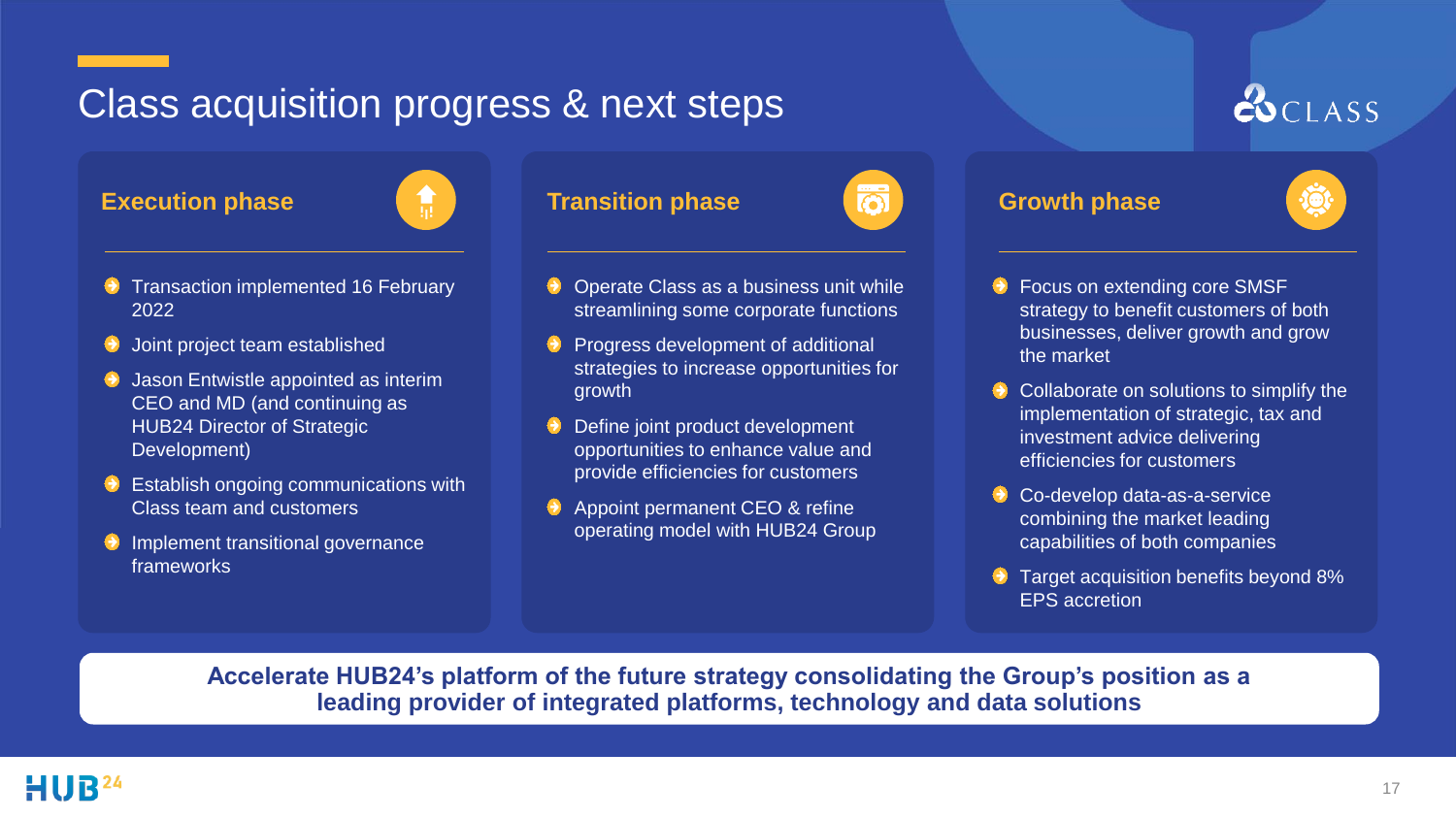### Combined group snapshot as at 31 December 2021



HUB<sup>24</sup>

1. HUB24 customer base represents Financial Advisers as at 31 December 2021 and Class customer base represents practices as at FY21. 2. Class represents unaudited 31 December 2021 revenue and underlying EBITDA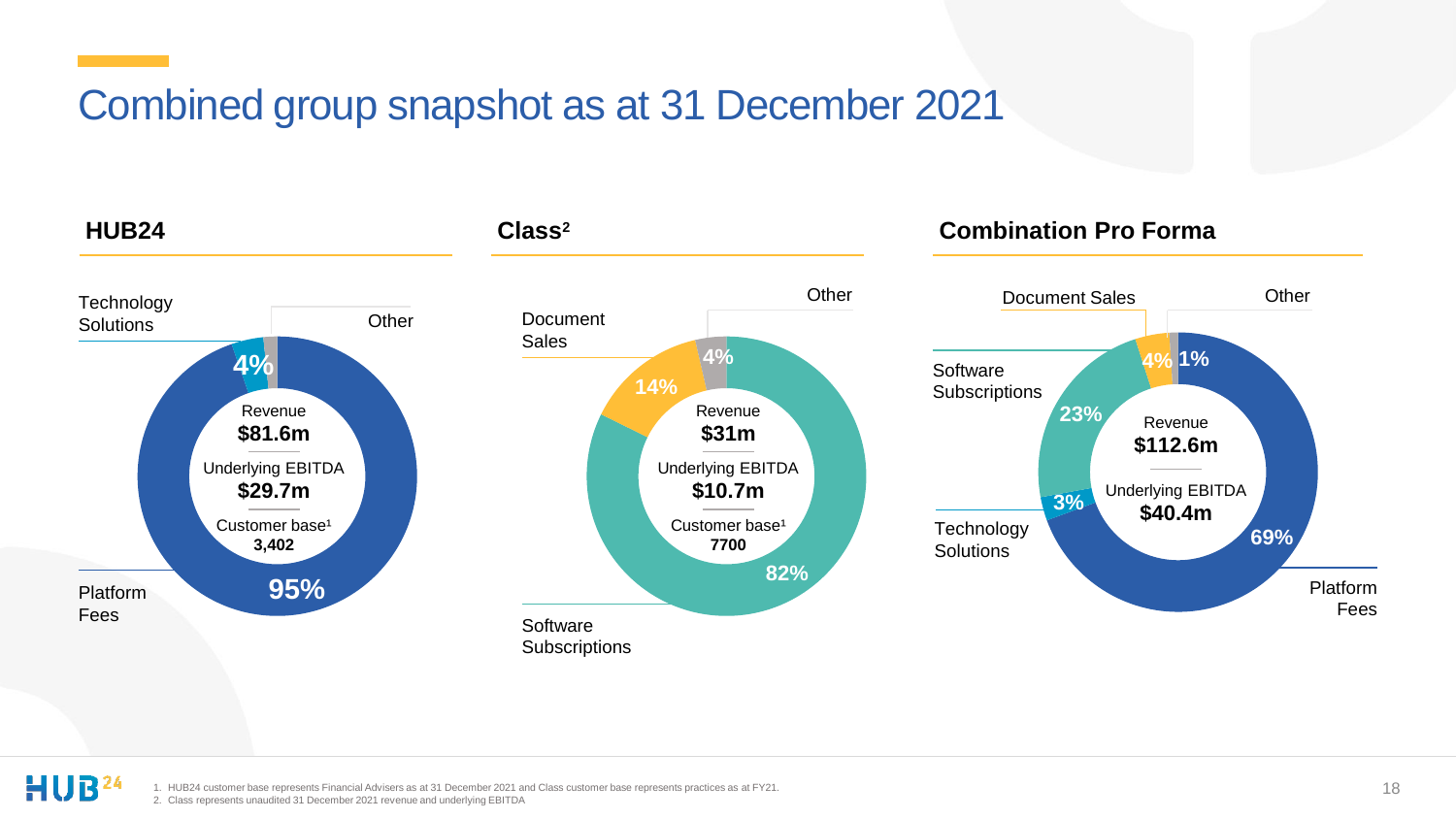# **OUTLOOK**

ANDREW ALCOCK Managing Director

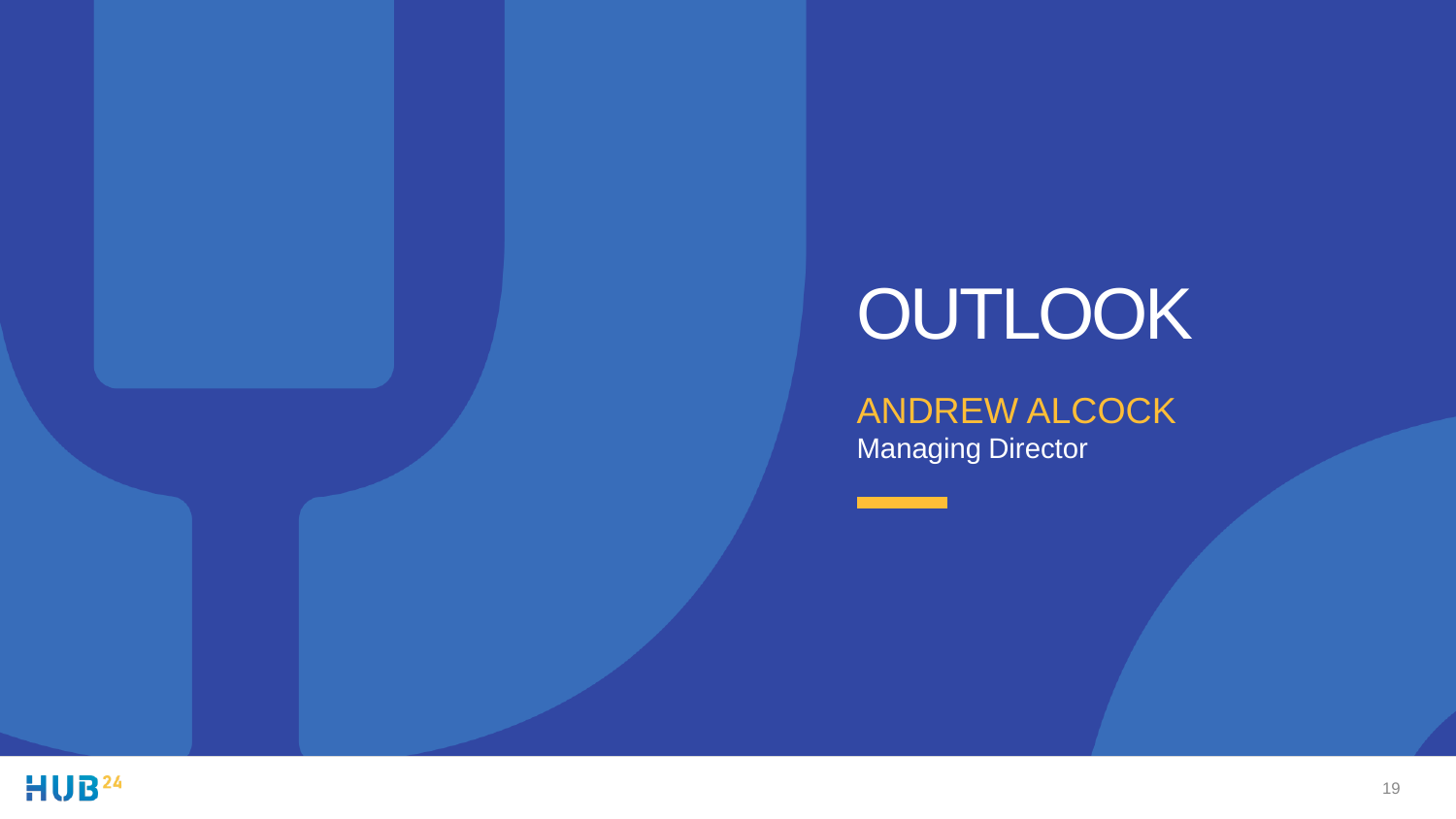### HUB24 Group well positioned to capture market opportunities

HUB24 market share **4.6%** Market **\$990.1bn Superannuation \$678bn** Investment **\$312bn Australian Investment Platform Market**<sup>1</sup> Market **\$149bn PARS Market<sup>³</sup>** HUB24 market share **12%**  Outsourced **\$78.5bn Inhouse \$70.5bn Managed Account Market<sup>²</sup>** HUB24 market share **19%** Market **\$95.2bn** Other services **\$10.25bn** SMA **\$39.86bn** Market **597k SMSF Market<sup>⁴</sup>** Class market share **29%**  Class Super Accounts<sup>5</sup> **179k** MDA **\$39.86bn**

- 
- 1. Strategic Insights Data September 2021
- 2. MAP market sizing 30 June 2021 data updated annually
- 3. HUB24 estimates the private Client PARS market to be \$144 billion based on readily identifiable participants. HUB24 is confident the market family office and other segments. HUB24 internal analysis – July 2021 data updated annually
- 4. ATO SMSF market data not yet released estimated as at December 2021
- 5. Total Class Super accounts excluding duplicate ABNs, SMSFs with cancelled, non-complying or indeterminate status and ABNs (including banks) not validated as belonging to an SMSF

20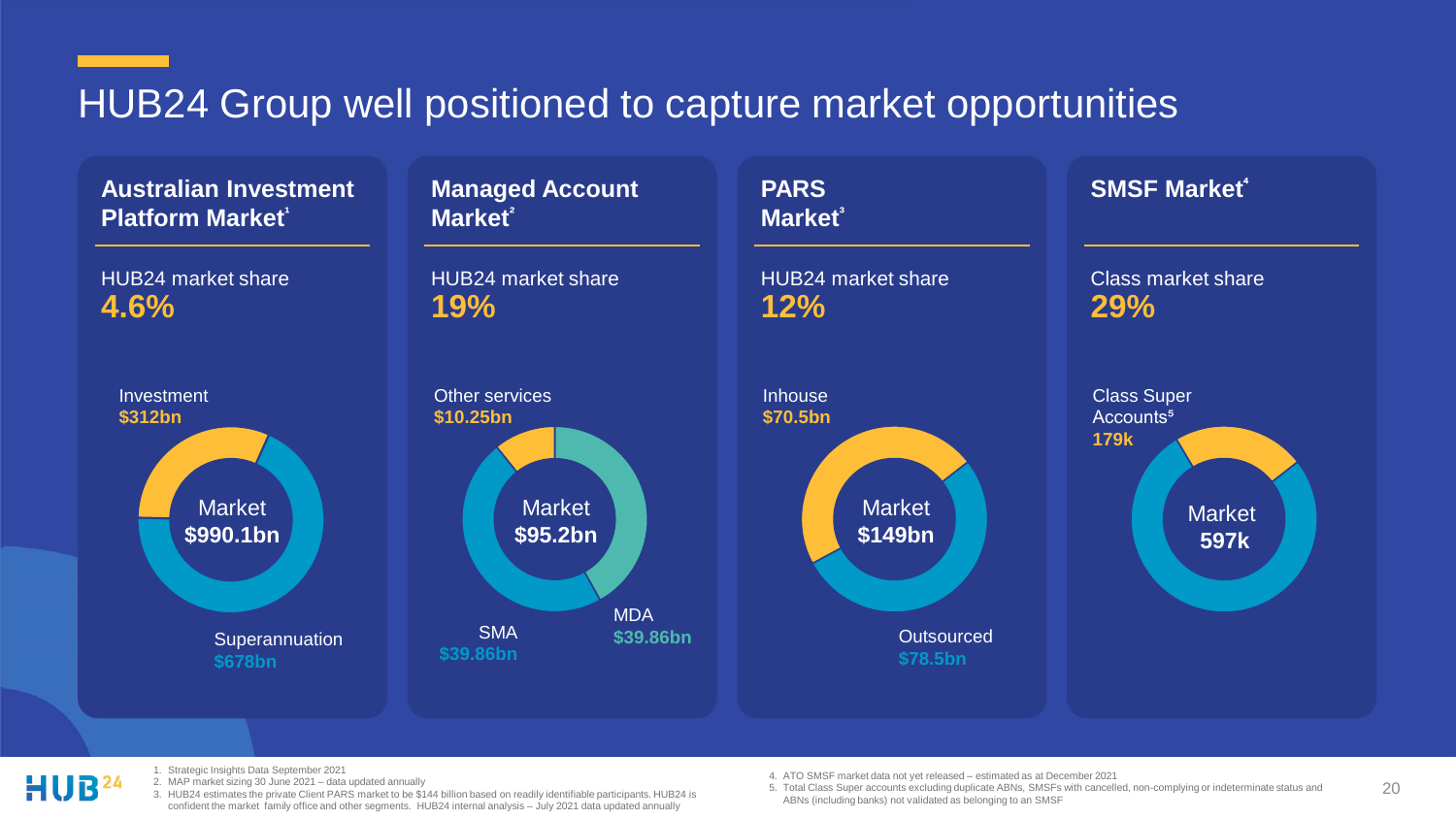### Continuing to grow and enhance our proposition

**Deliver customer value & growth**



- $\Theta$  Deliver platform enhancements to support advisers with regulations and efficiency
- **E** Launch market leading digital reporting features that allow advisers to customise client presentations in realtime
- Enhanced trading and customisation features for Managed Portfolios
- **Development underway for market**leading payments platform to deliver greater efficiency in managing inbound, outbound and automated payments

#### **Continue to build the platform of the future**

- Continue delivery of 'whole of wealth' reporting and integrated non-custody administration services (PARS)
- Progress additional strategies and product initiatives across HUB24 and Class
- Develop industry leading data services combining Class and HUBconnect capabilities and new datafeeds
- Complete Xplore integration and leverage product features across HUB24 platform e.g. unlisted bonds, Chi-X



#### **Collaborate to shape the future of the wealth industry**



- Accelerate development of HUBconnect offers supporting efficiency, compliance and affordability of financial advice
- Continue Innovation Lab collaboration with licensee 'think-tank' to develop new machine learning/AI solutions – e.g. advice validator
- Promote HUBconnect Licensee from 'active-beta' to 'production' for foundation licensees and agree roadmap for future developments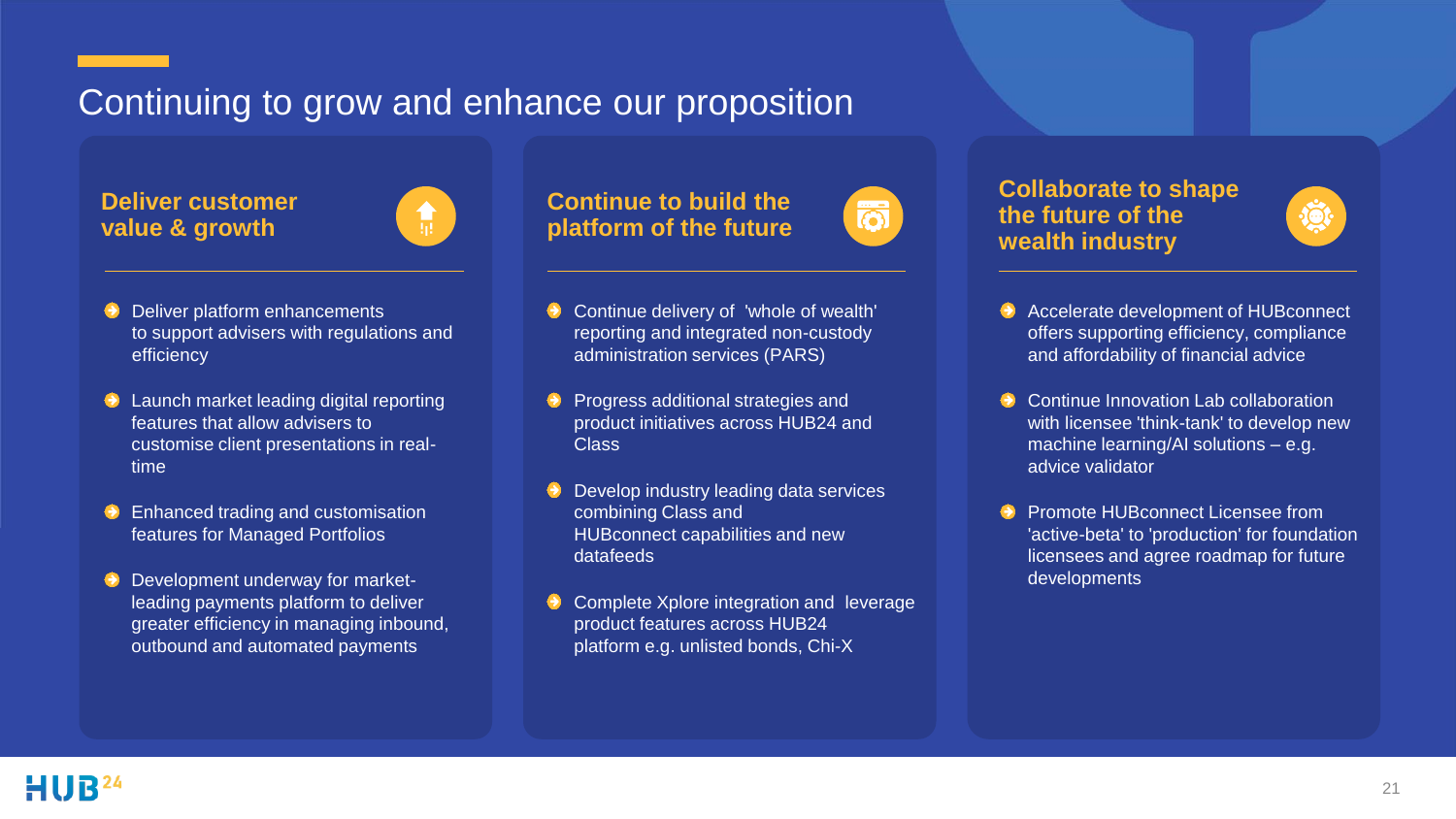### **Outlook**

**Position HUB24 for ongoing success**



道

Continued investment in product innovation, customer service excellence and developing the platform of the future

- **Mature & scale our Private** Client & Non-Custody offers
- Continue integration of new capabilities
- $\Theta$  Expand executive team with new Chief Risk Officer and Chief Growth Officer roles

Leverage existing relationships with financial professionals and develop new opportunities

少

- Leverage expanded product features across customer segments
- Develop new market opportunities leveraging Class and HUB24 capabilities
- Continue to evaluate strategic growth opportunities to lead change in the wealth industry



- Leverage FUA  $\bullet$ growth and scalability to deliver shareholder value
- $\Theta$  Increased scale and revenue diversification following the acquisition of Class
- $\Theta$  Increased profitability and enhanced margins
- **Deliver expected synergy** benefits and EPS growth from the Xplore & Class transactions



increased to<br> **COOL** Platform FUA target (excluding PARS FUA)

**\$83bn- \$92bn** for  $FY24<sup>1</sup>$ 

Lead the wealth industry as the best **provider** of integrated **platform, technology & data solutions**



1. The company expects strong growth and increasing profitability moving forward subject to consistent and stable investment markets, HUB24 terms of business and further significant unexpected or ongoing im platform FUA and revenue

2. Refer to the Analyst and Investor Pack for further details on synergy benefits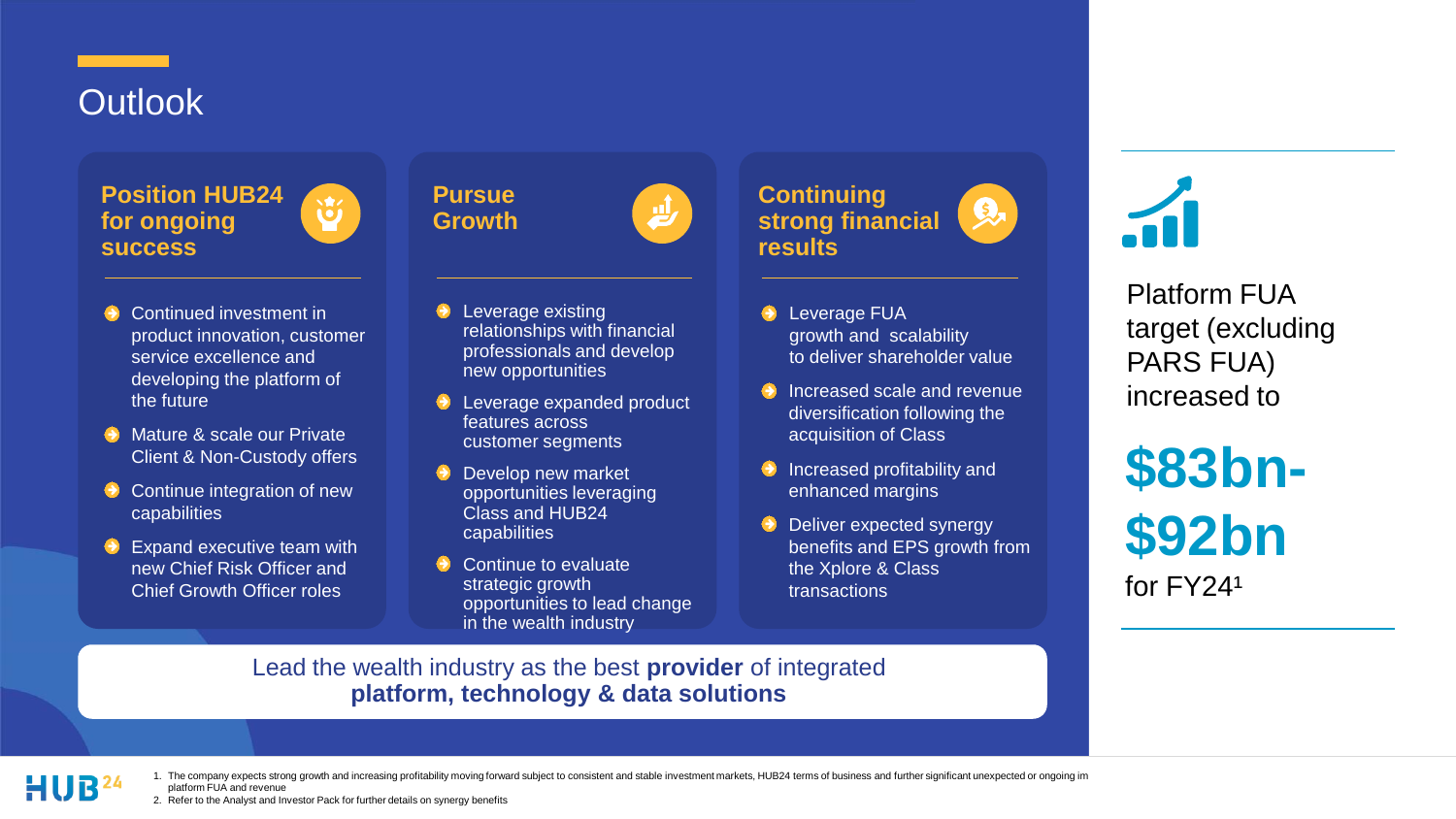

### **Disclaimer**

#### $\rightarrow$  SUMMARY INFORMATION

The material herein is a presentation of general background information about HUB24 Limited's ('HUB') activities current as at date of presentation. This information given in summary form does not purport to be complete and should be read in conjunction with previous ASX filings, Half Year Report and the audited Annual Report as applicable. Any arithmetic inconsistencies are due to rounding.

#### **NOT INVESTMENT ADVICE**

This presentation is not a prospectus or a product disclosure statement under the Corporations Act 2001 (Cth) and has not been lodged with ASIC. The information provided in this presentation is not intended to be relied upon as advice to investors or potential investors and does not take into account the investment objectives, financial situation or needs of any particular investor. These should be considered, with or without professional advice when deciding if an investment is appropriate.

#### **RISK OF INVESTMENT**

An investment in HUB shares is subject to investment and other known and unknown risks, some of which are beyond the control of HUB. HUB does not guarantee any particular rate of return or the performance of HUB nor does it guarantee the repayment of capital from HUB or any particular tax treatment.

#### **FORWARD LOOKING STATEMENTS**

This presentation contains certain forward-looking statements. The words 'anticipate', 'believe', 'expect', 'project', forecast', 'estimate', 'intend', 'should', 'could', 'may', 'target', 'plan' and other similar expressions are intended to identify forward-looking statements. Indications of, and guidance on, future earnings and financial position and performance are also forward-looking statements. Such forward-looking statements are not guarantees of future performance and involve known and unknown risks, uncertainties and other factors, many of which are beyond the control of HUB, that may cause actual results to differ materially from those expressed or implied in such statements. There can be no assurance that actual outcomes will not differ materially from these statements. You should not place reliance on forward-looking statements and neither HUB nor any of its directors, employees, consultants, contractors, advisers or agents assume any obligation to update such information.